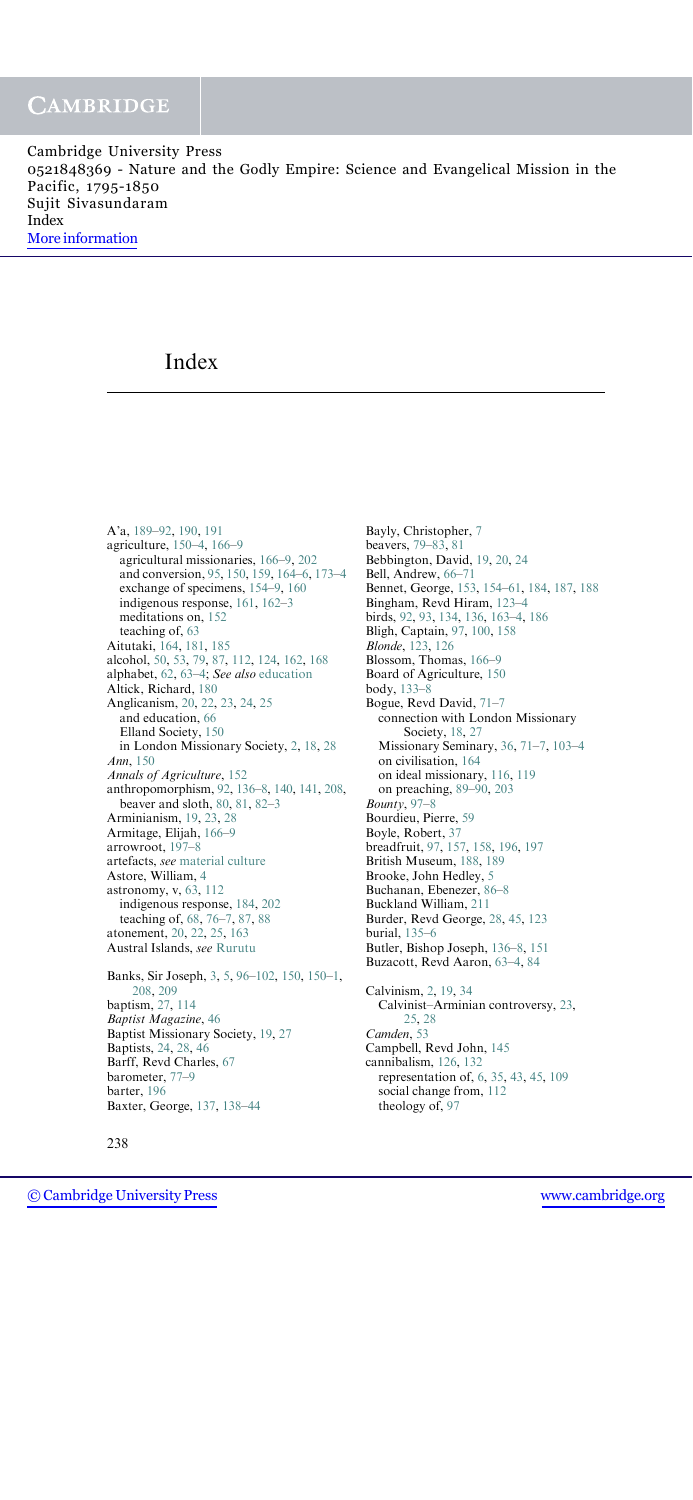Cambridge University Press 0521848369 - Nature and the Godly Empire: Science and Evangelical Mission in the Pacific, 1795-1850 Sujit Sivasundaram Index [More information](http://www.cambridge.org/0521848369)

#### Index 239

Cantor, Geoffrey, 5 Carey, Revd William, 26 Carter, Paul, 157 catechism, 60–1, 65, 76–7; See also education chapels, 202, 210 attendance, 162 building, 169–72, 181 description, v seating, 87, 88 theology of, 173 charity, 15, 29, 47–9, 197–9 Chinese, 44, 187 Church Missionary Society, 19, 29, 33 churches, see chapels civilisation, 1, 3, 5 and conversion, 31, 62, 126, 127–31, 150, 161–6 illustrated by nature, 20, 96, 154–7, 202–3 in metropolis and colony, 12 reading and writing, 1, 59, 62 see also conversion, stadial system class, 4, 150, 167, 169 and evangelicalism, 19, 24, 30, 49–55, 69 and learning, 68–70 classification, 179, 188–9, 190, 191, 201, 203–8 Clifford, James, 200 climate, 44, 109, 112, 161 clothing, 79, 136, 157, 168 and conversion, 63, 107–8, 192–5, 200–1, 203, 210 display of, 177 of gods, 189, 191 theology of, 134–5 coconuts, v, 34, 92, 126, 158, 166, 187, 197 coffee, 158, 166 collection of nature, 2, 96–7, 117–18, 186, 189 colonialism, 29–36 Arthur Young on, 152–3 missionary criticism of, 30 multiple colonialisms, 30 providential colonialism, 33, 55–6 Second British Empire, 30 complexion, 102, 107, 109 Congregationalism, 28–9, 46 conversion, 19–20, 35–6, 159 and nature, 5, 7, 43, 83, 91, 95, 104–5, 202–3 in metropole and colony, 12, 208 of individuals, 51, 146, 151–2, 180, representation of, 84, 107–8, 172 signs of, 6, 58, 101, 181–5, 191–2, 203 see also civilisation

Cook, Captain James, v, 8, 102, 140 comparison with John Williams, 126, 127–31, 129, 130 death, 1, 123, 125–7 debate between Obeyesekere and Sahlins, 122 landing at Hawaii, 123–4 selfishness, 125 Voyages, 1, 1–2, 26, 123 Cook Islands, see Aitutaki, Rarotonga coral formation, 54–5, 92, 154–9, 160, 211–12 cotton, 158, 166, 167, 168–9, 193 creation, 5, 6, 8, Creator and created, 6, 42, 126, 132 evangelical narrations, 42, 103, 142, 159–60 indigenous narrations, 160–1, 189, 192 Crook, Revd William Pascoe, 58, 165–6, 167 Cumming, H., 188–9 darkness, see light Darwin, Charles, 212 Darwinism, 4, 9 death, 112, 114, 122–38, 151, 163

Dening, Greg, 147 Dibble, Revd Sheldon, 124, 125 Dick, Thomas, 38–9 disease, 52, 99, 110, 113, 122, 124 display of nature , 11, 97, 175 in museums, 185–7 in Williams' death, 146–7 Dissent, 18, 19, 23, 25, 28 doubt, see reassurance Drayton, Richard, 8–9 dreams, 112–13, see also Mamaia Driver, Felix, 120 Duff, 33, 34, 49, 96 Dundas, Henry, 31 Eclectic Review, 150, 164, 210

Edmond, Rod, 9 education, 36–7, 50–1, 68–9 of children, 10, 58, 62–3, 65, 70–1, 84, 85–8 and conversion, 58, 112, 114 equipment, 67, 87 indigenous response, 59–60 methodology, 62–3, 65, 66–7, 85–8 and nature/science, 60, 69–71, 75–7, 203 Edwards, Revd Jonathan, 21 Elland Society, 150 Ellis, Revd William, 1, 33, 84, 125, 158–9, 191 emotions, 1, 44 Endeavour, 52–3 Enlightenment, 4, 20, 37, 38–9, 98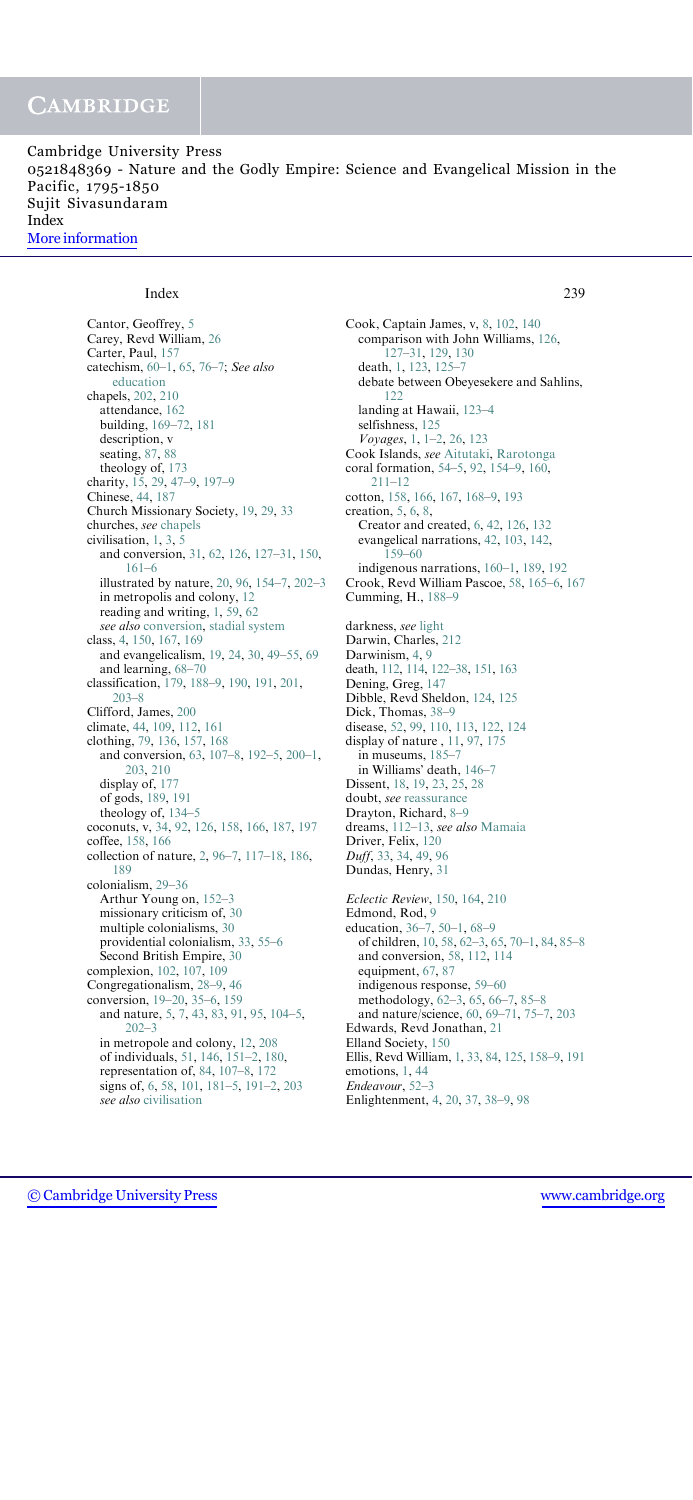Cambridge University Press 0521848369 - Nature and the Godly Empire: Science and Evangelical Mission in the Pacific, 1795-1850 Sujit Sivasundaram Index [More information](http://www.cambridge.org/0521848369)

#### 240 Index

Eromanga, 127–33, 137, 138–43, 139, 141, 146 ethnography, 183–4, 200 ethnology, 37 Evangelical Magazine, 45–9, format of, 48, 77–83, 105–12 history of,  $45-7$ running of, 45, 46–7, 47–8 uses of, 27, 39, 43–5, 47, 77–9, 144 views in, 64, 69, 88, 140, 141, 163, 172, 183, 188, 194, 197 evangelicalism, and lived experience, 9–10, 20–1 and reason, 2, 5 and typology, 79–83, 84, 103, 105, 117, 120, 122, 131 definition of, 9, 19–21, 79, 93 see also London Missionary Society evangelism, 3, 25, 26, 30, 52, 91, 118, 121, 203 Eveleth, Ephraim, 125 Eyre, Revd John, 18, 27, 35, 45 Fan, Fa-ti, 7 Fisher, James, 95 flowers, 40, 192–5 food, 44, 62, 83–4, 196 Foucault, Michel, 93 Fox, Joseph, 68–9 free will, 25 French Revolution, 26, 28, 158 Fyfe, Aileen, 4 gardening, 63, 97, 98–9, 151; see also agriculture Gell, Alfred, 191 geography, 68, 87, 88, 117, 121 Geological Society, 121 geology, 1; see also coral formation George III, 67, 150, 150–1 Georgia, 22 Gill, Revd Wyatt, 91–2 gods, 61 abandoning of, v, 48, 170, 171, 181–5, 200 collection and display of, 126, 177, 189–92 indigenous views on Christian God, 202 Gordon, Revd George, 146 Gospel Magazine, 45 greed, 199 Greenblatt, Stephen, 201 Gunson, Niel, 9, 31–2, 50–1, 133 Gyles, John, 166–9

Hawaii, 1, 33, 36, 122–7, 162 Haweis, Revd Thomas, 1, 46

correspondence with Banks, 100–1, 209 role in South Pacific mission, 2, 3, 31, 34, 48 Hayward, Revd James, 166, 167 Healey, Chris, 147 heaven, 135 Henry, Revd William, 54–5, 64, 105–6 heresy, 7, 34, 113, see also Mamaia Hey, Revd John, 42–3 Hilton, Boyd, 20, 21 Hinduism, 209 Horne, Revd Melville, 26, 27 Hottentots, see Khoi Khoi houses, 50, 52, 168 Huahine, 85, 154–60, 161, 171 Huahine Society, 197 Hyatt, Revd John , 89–90 identity, self, 10, 61 in death of John Williams, 127, 146–7 relation to nature, 10, 79–83, 208 idolatry, 33, 36, 123–4, 185–7 see also gods Illustrated London News, 181, 182, 186, 187 imagery, see natural imagery improvement, 96, 101–2, 200 and education, 71, 88, 92, 93 and evangelicalism, 2, 4, 69–71 individual, 5, 6, 54, 77–9, 135 of nature, 99, 117–18, 159, 174 India, 68–9 indigenous peoples, 7, 32, 34, 132–3, 175 and gods, 181–5, 191–2 as depraved, 35, 84, 131–2, 138 as natural history specimens, 93, 95–6, 101–2, 105–10, 117, 121 naming of, 108–9, response to agriculture, 149, 166, 167, 168–9 response to chapels, 170 response to education, 59–60, 65, 66 response to science, 8, 77 response to theology, 37, 113 systems of trade, 195–9 used as teachers, 87 views of nature, 5, 6, 7, 91–3 industry, 200 attempts to instil, 54, 166–9, 175 relation to conversion, 79–83, 159, 162, 203 Infant School System, 85–8 Inuit, 44, 49 Ireland, 69 Irschick, Eugene, 7 Islam, 26, 42, 163

Jamaica, 69 see also West Indies Jarves, James Jackson, 124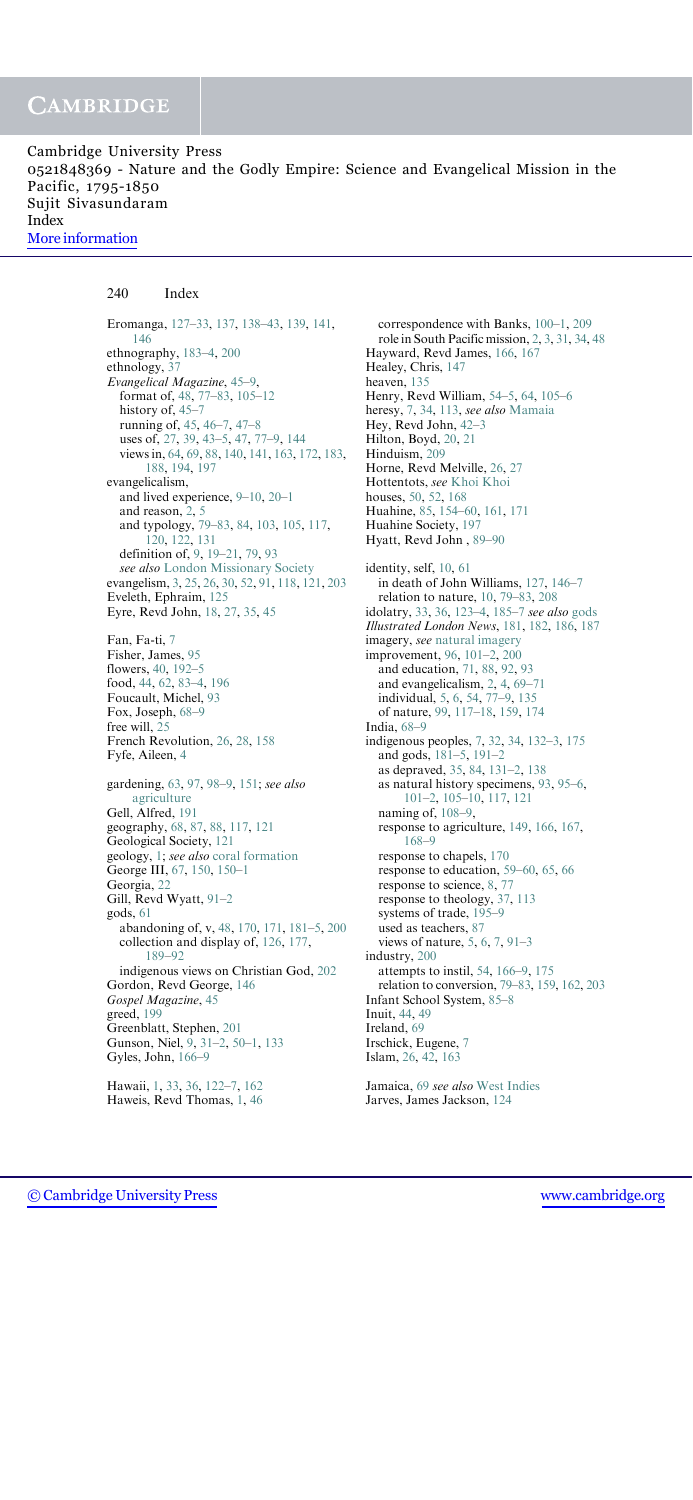Cambridge University Press 0521848369 - Nature and the Godly Empire: Science and Evangelical Mission in the Pacific, 1795-1850 Sujit Sivasundaram Index [More information](http://www.cambridge.org/0521848369)

#### Index 241

John Williams VI, 146

Jordanova, Ludmilla, 200 Judaism, 26 Kelso, Mr, 115–16 Kew Gardens, 8 Khoi Khoi, 44, 107–9, 108 knowledge, 69 accommodation of knowledges, 175 contradictory knowledges, 11 creation of categories, 12 from below, 13, 212–13 in metropole and colonies, 7, 12 reconstruction of knowledge, 7, 60, 93, 210–11 Kotzebue, Captain Otto von, 63, 65 Kowiowi, 146 Lady's Newspaper, 177, 178, 181 Lancaster, Joseph, 62, 66–71, 208 language, 44, 75–6, 86, 116, 119, 172–4 laws, 66, 197 letters, 61–2, 64–5, 83, 83–4 light, 33, 107, 116, 119, 142, 172–3 display of gods, 183, 184, 189 white chapels on the islands, v, 169, 169–70, 171–2 white on maps, 203, 204, 206 Lightman, Bernard, 4 Linnaeus, Carl, 2 Lisbon earthquake, 26 Locke, John, 37 London Missionary Society, 2, 14, 16, 18, 18–19, 27–8 denominational representation in, 18, 19, 27, 28–9 directors of, 19, 66 general meetings of, 19 museum of, 156, 177, 178, 182, 185–9 patronage of, 3, 100–2, 117, 121–2 Scottish connection of, 28 subscribers of, 19, 29 London Quarterly Review, 208, 211 Loudon, J. C., 136 Love, Revd John, 27, 111, 173 Lovegood, Thomas, 39–42, 48 Loyalty Islands, 33 Lyell, Charles, 211 Mackenzie, John, 149 Macleod, Roy, 7 Mamaia, 113, 198, 199 maps, 63, 190, 191, 202, 208, 211, 212, 212–13 mapping of Rarotonga, 117, 121

maraes, 126, 170–1 Marquesas, 109 Marsden, Revd Samuel, 33, 150–4, 165–6, 208 Martin, John, 135–6 martyrdom, 54, 119, 131, 145–6 masculinity, 145–6 material culture, 5 exchange of, 3–4, 48, 177–9, 195–9 historiography of, 9–10, 21 indigenous response to, 179, 192–5, 193 indigenous artefacts, 181–5, 185–9, 189–92 and science, 6, 8, 209 mathematics, 58, 62, 76–7; see also statistics mechanism, 60–1 medicine, 3 meditation, 4, 10, 20, 38, 58, 60, 79 examples of, 32, 79–83, 133–8 meetings, missionary, 88–91, 91–3 Melville, Herman, 162, 169–70, 170–1, 172, 193 merino sheep, 150–1, 153, 165 Messenger of Peace, 53 metaphor, see natural imagery Methodism, 23–4, 28 millenarianism, 14, 21, 31, and nature, 43, 162 and time, 3, 4, 26, 33, 42, 50 and topography, 115 and white, 173 mind, 70, 71, 112, 114, 116, 134 Missionary Magazine, 142 Missionary Seminary, 71–7, 164 conversation in, 73 in Tahiti, 74 lectures in, 72–3, 89 note-taking in, 74 reading in, 73–4 science in, 75–7 Missionary Sketches, 84, 85, 189, 191 missions, 123 Catholic, 32 criticism by von Kotzebue, 65 in North America, 25, 30 in South Pacific, 9, 31–6, 34–5, 43–5, 51 Mitchell, W. J. T., 148 Montgomery, James, 209–10 Monthly Repository, 107 Moorea, 52, 193, 197 Moravians, see pietism Morning Chronicle, 115 Morning Star, 83 mountains, 140–2, 212–13 museums of,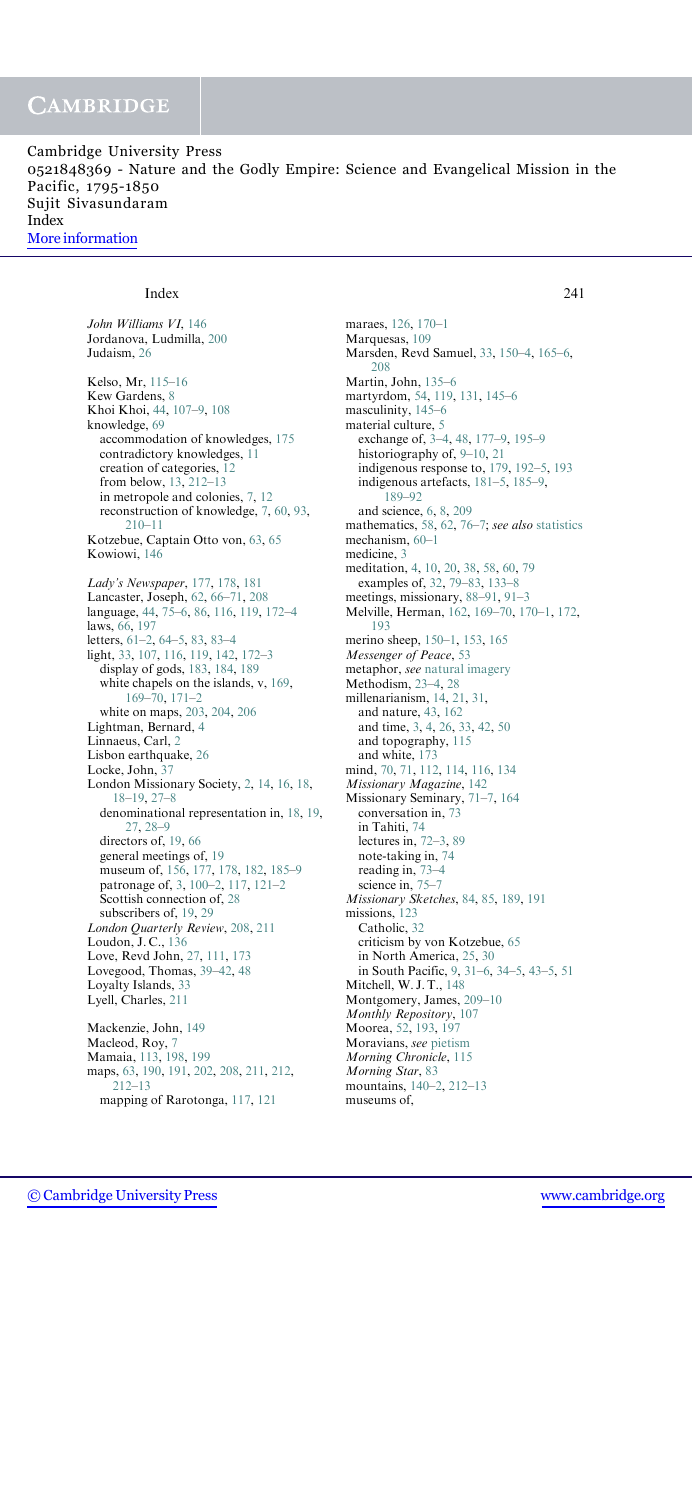Cambridge University Press 0521848369 - Nature and the Godly Empire: Science and Evangelical Mission in the Pacific, 1795-1850 Sujit Sivasundaram Index [More information](http://www.cambridge.org/0521848369)

#### 242 Index

museums of, (cont.) historiography, 179–80, 200–1 London Missionary Society, see London Missionary Society, museum of Mydo, 112–13, 114–15 names of indigenous peoples, 108–9 National School Society, 66 natural education, 60–1, 70, 93 natural history, 5, 54–5, 87, 97–100, 121, 189 see also coral formation natural imagery, role of, 5, 12, 104 use of, 34, 79–83, 89–90, 172–4 natural theology, see theology of nature New Caledonia, 33 New Hebrides, see Vanuatu Newton, Isaac, 38 New Zealand, 33 Nisbet, James, 190, 191, 203 noble savagery, 2, 35 Noll, Mark, 22 Nott, Revd Henry, 184 number, see statistics Oli, 112–13 Omai, 101–2 ordination, 50, 51–4 Orsmond, Revd J., 65–6, 74, 113 Otoo, king of Tahiti, 61–2, 202 Paley, Revd William, 38 Paramatta, 152, 153, 165 phrenology, 209–10 pietism, 21, 22, 25, 44, 112 Pitman, Revd Charles, 77, 183 Pitt Rivers Museum, 189 Polynesian, 124 Pomare, king of Tahiti, 48, 61, 64, 180, 183, 187 Pomare II, king of Tahiti, 105–6 poor, 12, 41, 49, 66, 67–9, 154, 198–9, 208

Porter, Andrew, 30–1 portraiture, 105–10 Pratt, Mary Louise, 174 prayers, 38, 71 definition of evangelicalism, 20, 79 and London Missionary Society, 14, 27 of indigenous peoples, 63–4, 114 preaching, see sermons predestination, 23, 25, 42, 128 prickly pear, 157 printing, 46, 48, 58 Pritchard, Revd George, 32, 62–3, 70, 74

professionalisation of science, 5, 12, 39 property, 196–9 public support of mission, 3, 31, 49, 53, 162, 175, 194, 198–9 Puritanism, 21, 22 Quarterly Review, 136, 162, 163, 169, 202, 211 race, 69; see also complexion Raiatea, 52, 161, 193 chapel on, 169–70, 171, exhibition of gods, 184, 185 subscriptions from, 91, 198 Raiatean Auxiliary Society, 91 Raikes, Robert, 69 Rarotonga, 52, 53, 63, 167, discovery of, 117, 121 gods, 181, 183, 187 orphans of, 194, 194–5 subscriptions from, 12 rationality, 37, 122, 128, 201 reading, 1, 7, 60, 65, 116 and conversion, 1, 48–9, 63, 78, 84 definition of evangelicalism, 3, 20, 92 teaching of, 61, 63, 66, 68, 71–4, 108 reassurance, 20–1, 97, 98–9 recruitment, of missionaries, 51 Reformation, 43 Religious Tract Society, 39 resurrection, 133–5, 202 revivalism, 21, 26 Roman Catholicism, 20, 21, 26, 42 romanticism, 2 Royal Admiral, 35 Royal Geographical Society, 121 Royal Horticultural Society, 98 Royal Society, 3, 3–6 Rurutu, 192 sacrifice, 184, 203 sailors, 2, 33, 167 Samoa, 6, 33, 53, 54, 86–7 sanctification, 97, 101, 102–3, 202 schools, see education sciagraphy, 188 science, enthusiasm for, 4 and material culture , 9, 209 missionary natural history as, 6, 7, 8, 12, 54–5, 209–11 see also astronomy, coral formation, mathematics, agriculture, natural history science and empire, 11–13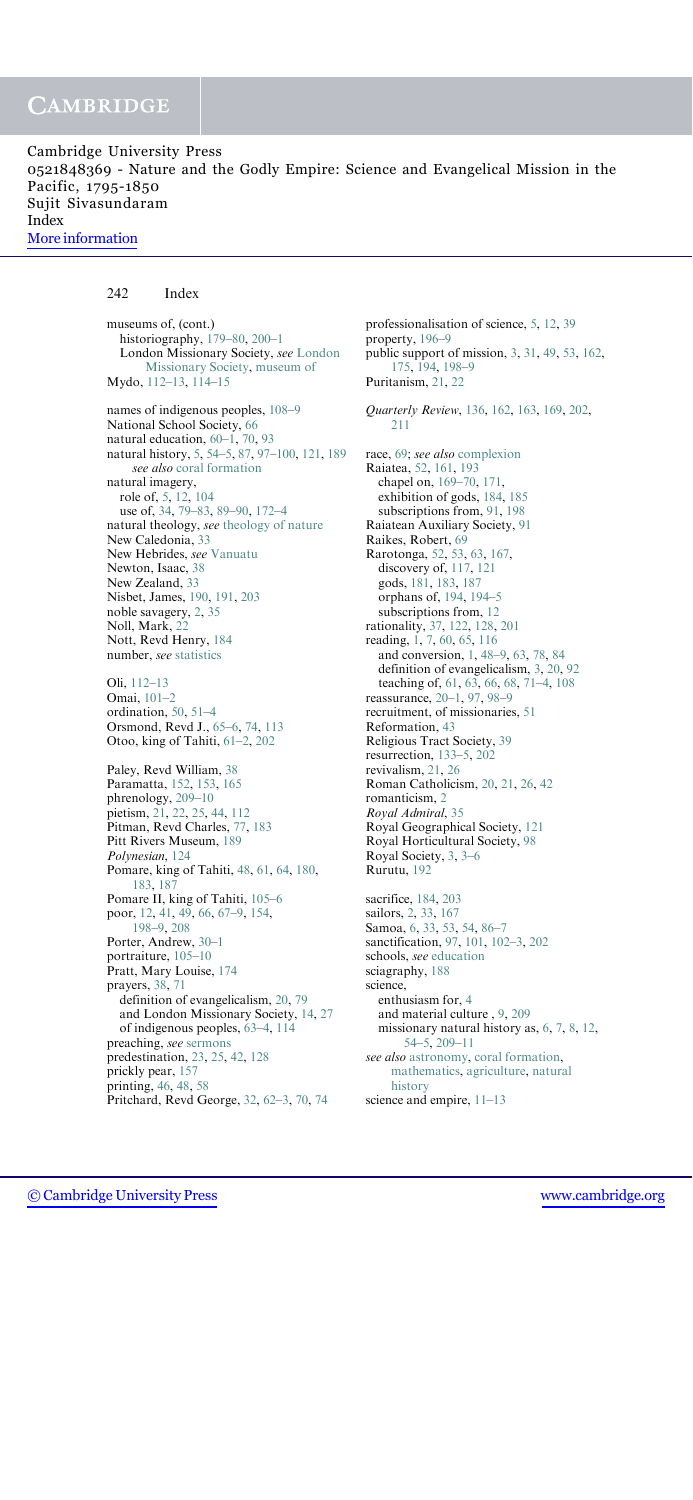Cambridge University Press 0521848369 - Nature and the Godly Empire: Science and Evangelical Mission in the Pacific, 1795-1850 Sujit Sivasundaram Index [More information](http://www.cambridge.org/0521848369)

#### Index 243

as related languages, 8, 117 Cook, 1 historiography, 7–9 networks, 3, 96–7 science and religion , 3, 3–6, 11–13, 179 as related languages, 6, 38 historiography, 3, 4 institutional links, 5, 8, 49 popular, 4, 38–9 see also theology of nature science, men of relations with missions, 118, 121, 127, 209 missionaries as men of science, 3, 211–12 scientific instruments, 2–3, 195 scripture, 37 and missionary vocation, 169 and phrenology, 209 indigenous peoples' response to, 65, 84 on death, 133 primacy of, 20, 30, 36, 163 uses of, 6, 40–1, 87, 88, 89–90, 187, 188 sea, 42, 91, 142–4 secularisation, 39, 56 seeds, see trees self, see identity Selina, Countess of Huntingdon, 23, 24, 49 sermons, 10, 41, 42–3, 58, 72, 88–9 illustrated by nature, 89–90, 91–3, 102–5 on light and darkness, 172 rules about good preaching, 89–90 serpent, 6, 14, 91, 185 services, 162, 193 Sheffield Literary and Philosophical Society, 187 shells, 177, 185, 186, 187 ships, missionary, 109; see also Camden, Endeavour, Messenger, Duff, John Williams VI Sierra Leone Company, 26 Simeon, Revd Charles, 24, 102–3, 113, 150 simile, see natural imagery Sinclair, Sir John, 149 slavery, 14, 19 sloth, 79–83, 80, 185 Smith, Bernard, 108, 140 Smith, Vanessa, 9, 63, 83 Snow, John, 140, 144 societies, voluntary, 19, 23, 24, 25, 49, 197–8 Society for the Propagation of the Gospel in Foreign Parts, 25 Society Islands, see Huahine, Moorea, Raiatea, Tahiti soul, 6, 22, 97, 101, 107 evangelical narrations, 111–12, 113, 133–5 indigenous narrations, 112–13, 163, 187

Spary, Emma, 158 spinning, 168 Spurgeon, Revd Charles, 133 stadial system of civilisation, 96, 187–8, 203, 208, 211 staff-gods, see Tanquron Stanley, Brian, 29–30 station, missionary, 33, 52, 202, at Huahine, 154–7 on Hawaii, 1, 125, 127 visual description of, 148–9, 161–2, 172–4, 175 statistics, 26, 115, 171, 172, 189, 191, 202; see also mathematics stealing, 7, 196 subscriptions, see charity sugar, 32, 166, 167–8 Taaroa Upoo Vahu, see A'a Taataori, 91 Tahiti, 31, conversion of, 35–6, 111 formation of mission in, 34–5 indigenous culture, 124, 177, 183, 210 indigenous response, 162, 163–4, 181, 196 missionary practice, 32, 65, 87–8, 166–9 Tanquron, 177, 178, 181, 182, 187 Tapeoe, 61–2, 115–16, 203–13 Tauroa Upao Vahre, see A'a tea, 166 Temoteitei, 105–10, 106, 114, 202, 203 temptation, 124, 125, 127, 133–4 territoriality of missionaries, 33 theology, 14, 21, 37, 40, 117, 120 in Britain, 18–25, 37 in the Pacific, 12, 29–36, 192 of conversion, 161–6 repressed theology, 163 scientific method of, 37, 40 theology of nature, 12, 43, 152 Creator and creation, 159–60, 185–7, 193, 200 examples of, 42–3, 44, 79–83, 89–90, 91–3, 133–8, 140–4 exchange of, 160–1, 210–11 function of, 5, 6, 20, 37, 38, 40 history of, 37–45 private and public, 146–7 shared, 4, 11 Thomas, Nicholas, 9 Thorne, Susan, 30, 32 time, 15, 110 see also millenarianism tobacco, 166 tombs, see burial